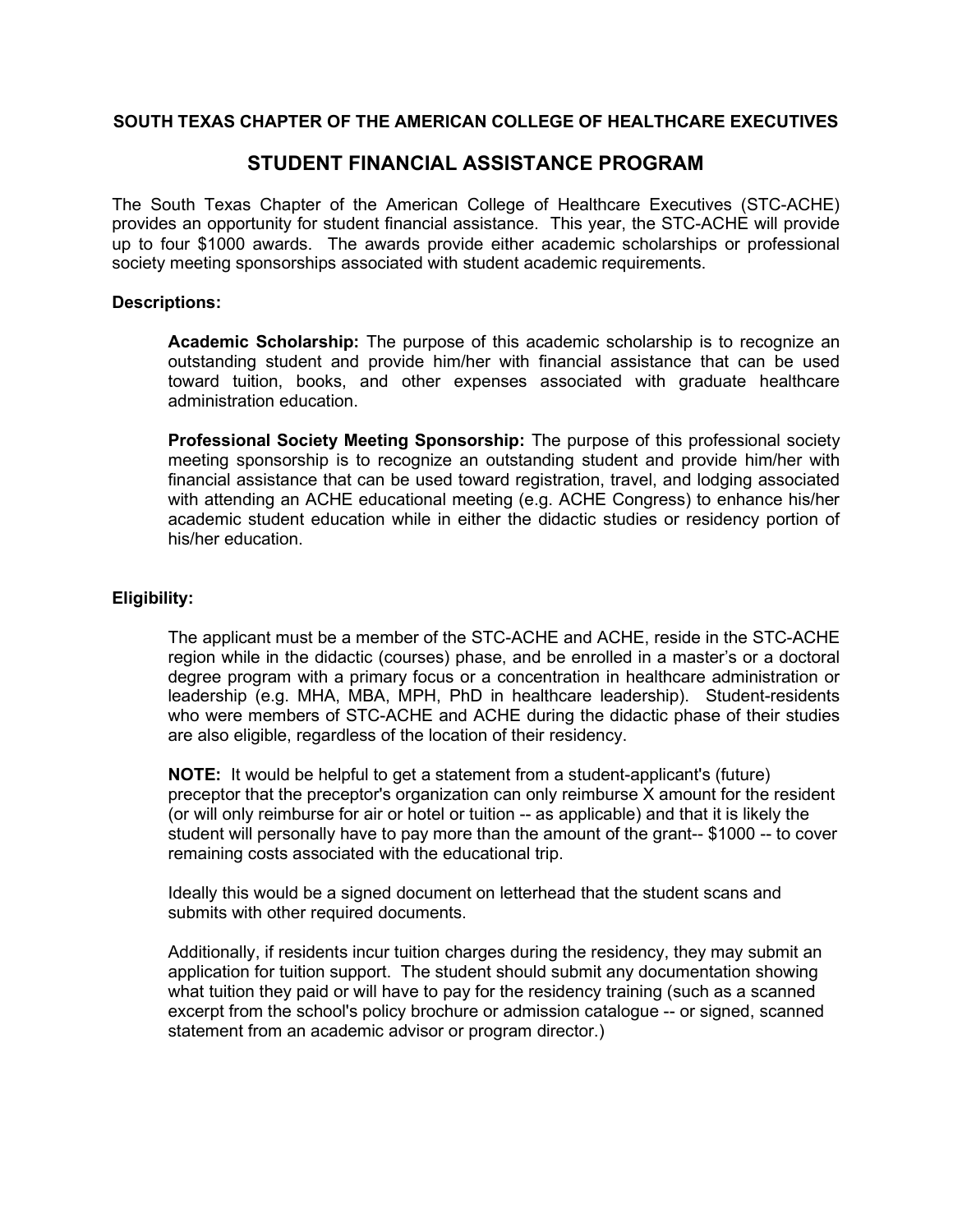#### Criteria:

The applicant will be judged on academic achievements (25), professional society service activities (25%), community outreach activities (25%), a personal statement (15%), and letters of reference (10%). The minimum criteria that must be met for receipt of a scholarship/sponsorship are a G.P.A. of 3.0, involvement in at least one activity related to professional society service or community outreach during the last two years, a well written personal statement, and two letters of reference.

### Application:

The call for applications will be posted on the STC-ACHE website by July of each year and will be announced at the Summer quarterly meeting. Additionally, notification emails will be sent to current student members of STC-ACHE and department chairs of known programs in the region. Applicants must complete an application form and checklist and include a personal statement, a curriculum vita, a maximum of two letters of reference - from professors, a residency preceptor, or ACHE members -- and a transcript from the graduate degree program in healthcare administration or leadership. Transcripts may be a scanned "student copy" (free) or an official copy.

First semester graduate students (who do not have a semester of graduate-level grades officially recorded) may submit a scanned copy of their undergraduate degree transcript, or another graduate degree transcript (if applicable), along with a statement from a faculty member or advisor in their program attesting that they currently maintain a 3.0 or better GPA in their first semester of studies.

The applicant's personal statement must not exceed three pages and should address the following five things: (1) need for financial assistance, (2) academic achievements, (3) professional society service activities, (4) community outreach activities, and (5) short-term professional development goals and longer-term career goals along with the strategies being used to accomplish them. The application must be submitted electronically by November 15 of this year. Please scan any documents that are not in electronic format (e.g. transcripts, letters of reference).

#### Selection:

The Awards Committee will review the applications and determine if the applicants meet the scholarship/sponsorship eligibility and score the applicants based on the scholarship/sponsorship criteria. The Awards Committee will be composed of the Chair, who is the Immediate Past President, and up to four members of the South Texas Chapter of ACHE. An applicant could apply for and receive scholarships/sponsorships in consecutive years. In cases of extraordinary merit and well documented need, an exceptional applicant could also apply for and receive a scholarship and a sponsorship in the same year. Recipients will be decided by December 30 of this year.

#### Award:

Recipients will be presented with a \$1000 scholarship and/or sponsorship check before the Christmas holiday and an announcement of recipients will be made at the annual Healthcare Landscape meeting in January.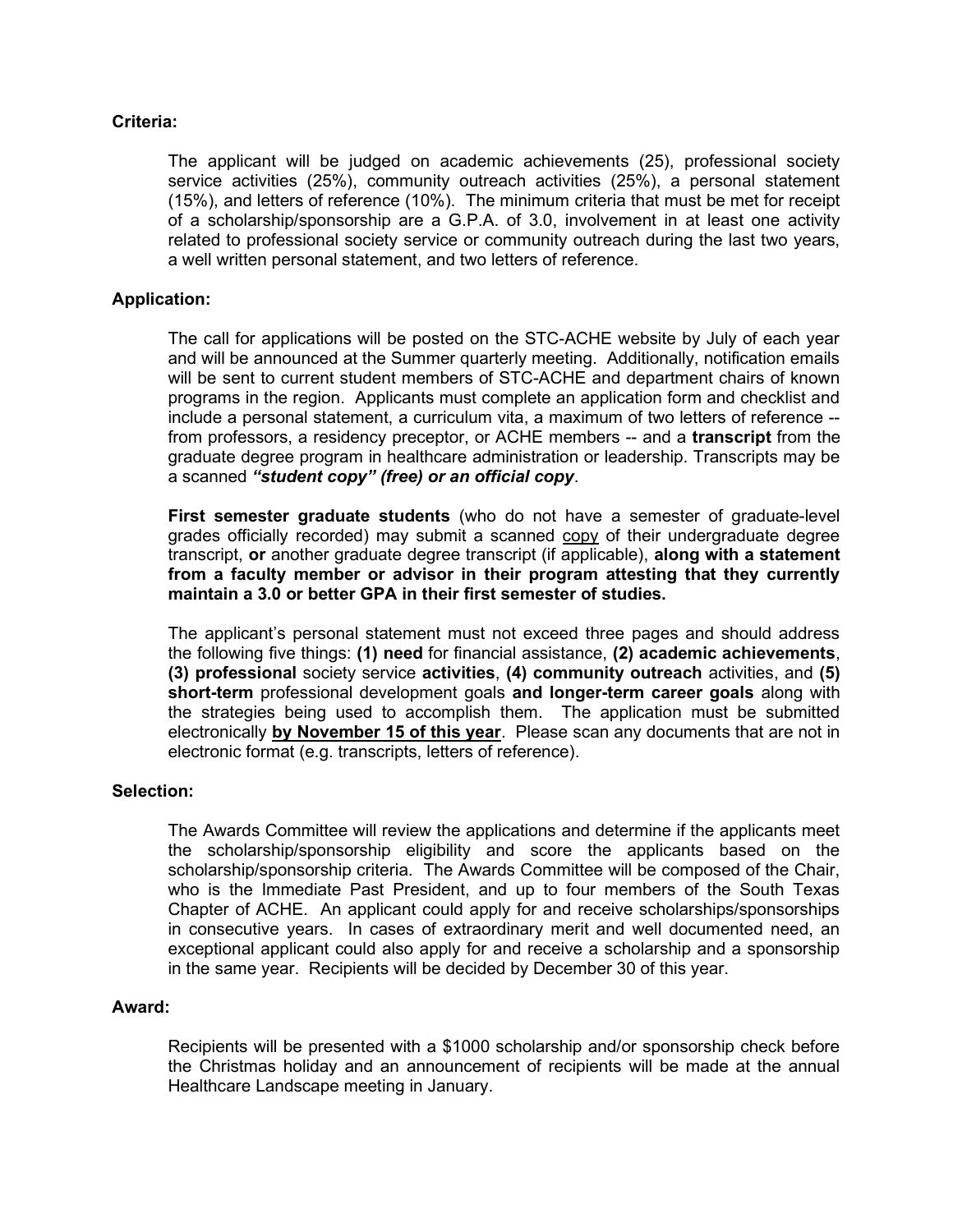## STC-ACHE STUDENT FINANCIAL ASSISTANCE PROGRAM APPLICATION

## I. TYPE OF ASSISTANCE DESIRED (check one)

Academic Scholarship **Example Scholarship Exercise** Professional Society Meeting Sponsorship

\* If a student desires to apply for both an academic scholarship and a professional society meeting sponsorship he/she should check both boxes above and address the need for both in his/her personal statement. A student would have to demonstrate exceptional academics and leadership in professional societies and community organizations to receive both awards.

### II. PERSONAL INFORMATION

| Name:                                 |                                           |
|---------------------------------------|-------------------------------------------|
| Address:                              |                                           |
| Home Phone:                           | Fax:                                      |
| Email                                 | Cell (if applicable):                     |
| <b>III. ACADEMICS</b>                 |                                           |
|                                       |                                           |
|                                       |                                           |
| Enrollment Date: Month                | Year                                      |
| Expected Graduation Date: Month       | Year                                      |
| Student Status (check one): Full-time | Part-time                                 |
| Cumulative GPA in Graduate Program:   | (Attached scanned graduate transcript) ** |

#### IV. PROFESSIONAL SOCIETY MEMBERSHIPS AND LEADERSHIP POSITIONS

\_\_\_\_\_STC-ACHE \_\_\_\_\_ACHE

Other:\_\_\_\_\_\_\_\_\_\_\_\_\_\_\_\_\_\_\_\_\_\_\_\_\_\_\_\_\_\_\_\_\_\_\_\_\_\_\_\_\_\_\_\_\_\_\_\_\_\_\_\_\_\_\_\_\_\_\_\_\_\_\_\_

Please list any leadership positions held in the above societies:

## V. COMMUNITY SERVICE ORGANIZATIONS AND ACTIVITIES

Please list the organizations and activities participated in as well as any leadership positions held:

 $\mathcal{L}_\text{max}$  and  $\mathcal{L}_\text{max}$  and  $\mathcal{L}_\text{max}$  and  $\mathcal{L}_\text{max}$  and  $\mathcal{L}_\text{max}$  and  $\mathcal{L}_\text{max}$  $\mathcal{L}_\text{max}$  and  $\mathcal{L}_\text{max}$  and  $\mathcal{L}_\text{max}$  and  $\mathcal{L}_\text{max}$  and  $\mathcal{L}_\text{max}$  and  $\mathcal{L}_\text{max}$  $\mathcal{L}_\text{max}$  and  $\mathcal{L}_\text{max}$  and  $\mathcal{L}_\text{max}$  and  $\mathcal{L}_\text{max}$  and  $\mathcal{L}_\text{max}$  and  $\mathcal{L}_\text{max}$ 

 $\mathcal{L}_\text{max}$  and  $\mathcal{L}_\text{max}$  and  $\mathcal{L}_\text{max}$  and  $\mathcal{L}_\text{max}$  and  $\mathcal{L}_\text{max}$  and  $\mathcal{L}_\text{max}$  $\mathcal{L}_\text{max}$  and  $\mathcal{L}_\text{max}$  and  $\mathcal{L}_\text{max}$  and  $\mathcal{L}_\text{max}$  and  $\mathcal{L}_\text{max}$  and  $\mathcal{L}_\text{max}$  $\mathcal{L}_\text{max}$  and  $\mathcal{L}_\text{max}$  and  $\mathcal{L}_\text{max}$  and  $\mathcal{L}_\text{max}$  and  $\mathcal{L}_\text{max}$  and  $\mathcal{L}_\text{max}$ 

\*\* First semester graduate students (who do not have a semester of graduate-level grades officially recorded) may submit a scanned (pdf) copy of their undergraduate degree transcript, or another graduate degree transcript (if applicable), along with a statement from a faculty member or advisor in their program attesting that they currently maintain a 3.0 or better GPA in their first semester of studies.